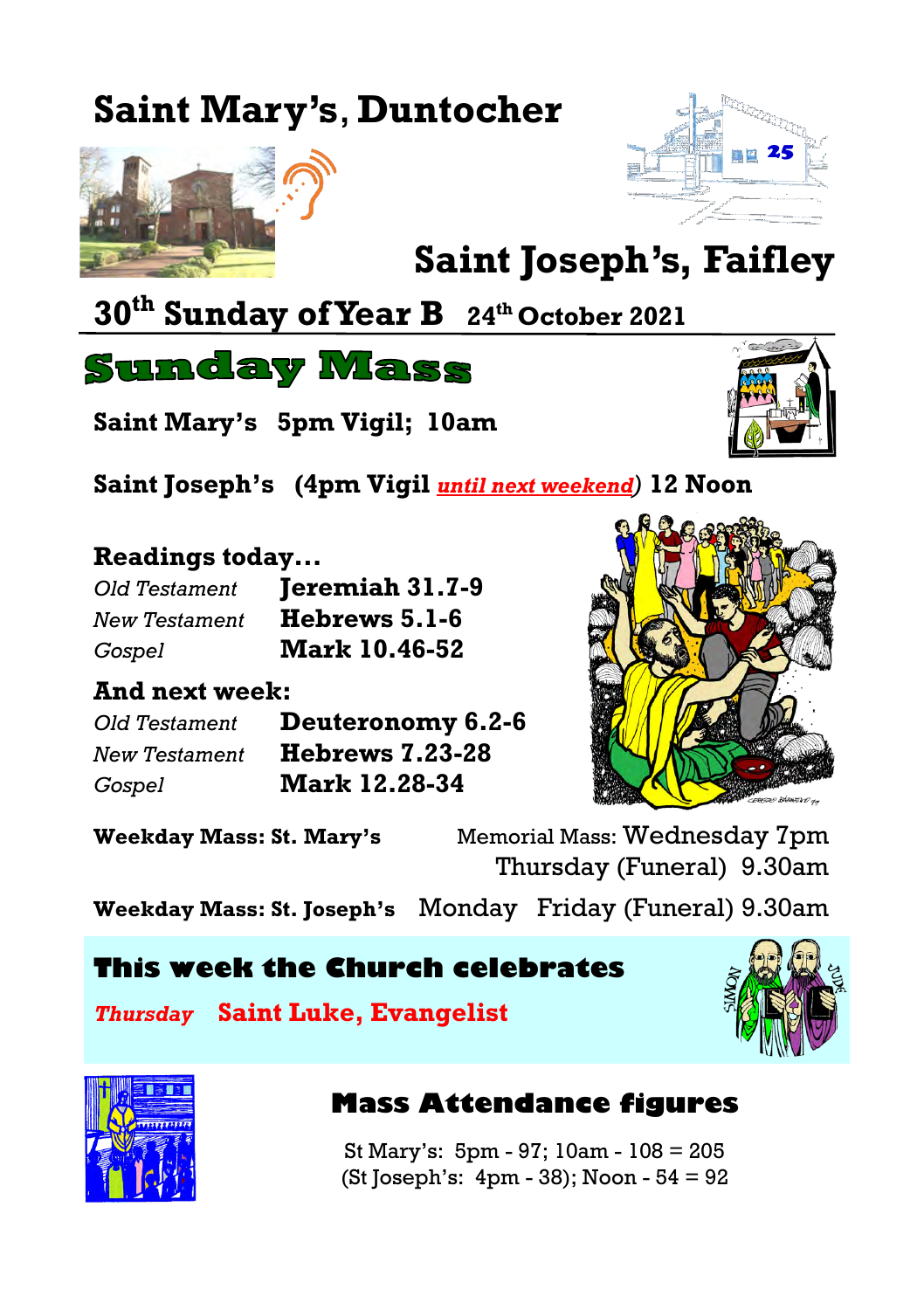#### **November**

Monday 1st **All Saints' Day** Tuesday 2nd **All Souls' Day**  Both days: Mass in St. Mary's at 9.30am Mass in St. Joseph's at 11am



#### **November Lists**

are available in both Churches. Please return them for the start of November. The Book of Remembrance will be displayed in both Churches throughout the month of November. There will also be a letter of invitation to the Mass to those who have been bereaved over the last year in both parishes.



### **Justice and Peace Scotland**

"By faith, countless Christians have promoted action for justice so as to put into practice the word of the Lord, who came to proclaim deliverance from oppression and a year of favour for all." *Pope Benedict XVI, Porta Fidei*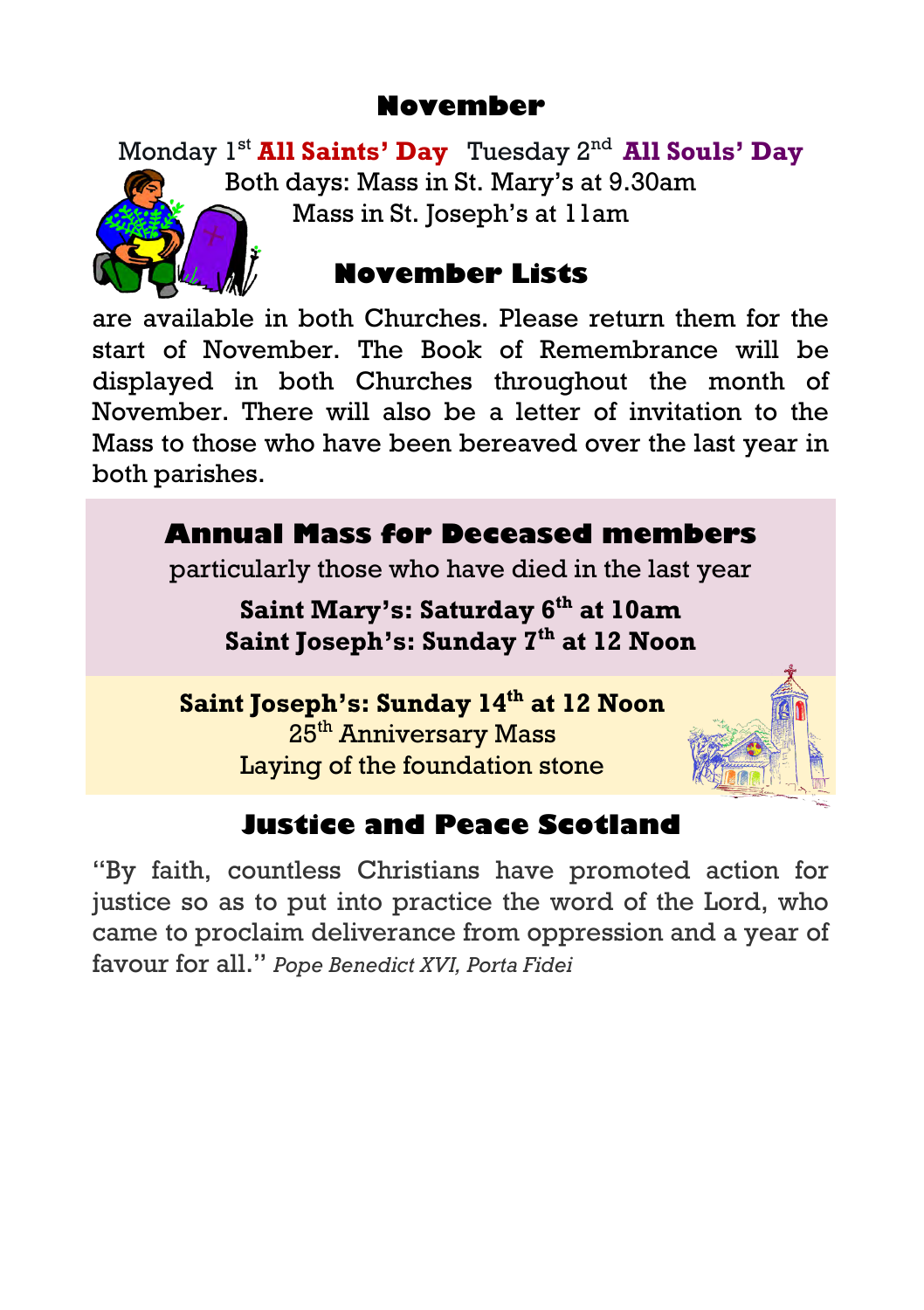#### **Thank You**

for your ongoing support…

Please think of payment through a bank.



We need you to tell us what to do with donations & intentions posted through the door.

#### **£ The Bottom Line £**

| Thank you for your generosity |                 |                            |         |              |  |
|-------------------------------|-----------------|----------------------------|---------|--------------|--|
| <b>St Mary</b>                | <b>Gift Aid</b> | <b>Collection Donation</b> |         | <b>Total</b> |  |
| 1st                           | £50             | £660                       | £O      | £710         |  |
| <b>October</b>                | Banked≜         | Only appears monthly       |         | £O           |  |
| $2nd*$                        | £O              | £427                       | £O      | £427         |  |
| <b>October</b>                | <b>Banked</b>   | Only appears monthly       |         | £O           |  |
| <b>St Joseph</b>              | £0              | £597                       | £0      | £597         |  |
| <b>October</b>                | Banked≜         | Only appears               | monthly | £0           |  |

*To support us and reduce cash handling by our volunteers, you can pay through your bank to:* Royal Bank of Scotland Sort Code for all …. 831710 **St Mary's Parish .................** Account 00253583 **St Mary's Building Fund .....** Account 00254571 **St Joseph's Parish ...............** Account 00253591

#### **Second Collections**

**Today: Mission Sunday** Next Weekend: Parish\*

#### **World Mission Sunday**

Mission Month and World Mission Sunday offer you the chance to support missionaries and the Church in proclaiming the Gospel throughout the world, particularly where the Church is young or poor, and remind us of the revitalising mission that is at the heart of our faith. The World Mission Sunday collection ensures the work and service of the Mission Church, as it supports priests, religious and lay leaders who offer the Lord's mercy and concrete help to the most vulnerable communities in the Pope's missions. Your donations and prayers make a vital difference to our work in mission countries and territories and are an effective way by which you can support the universal Church.